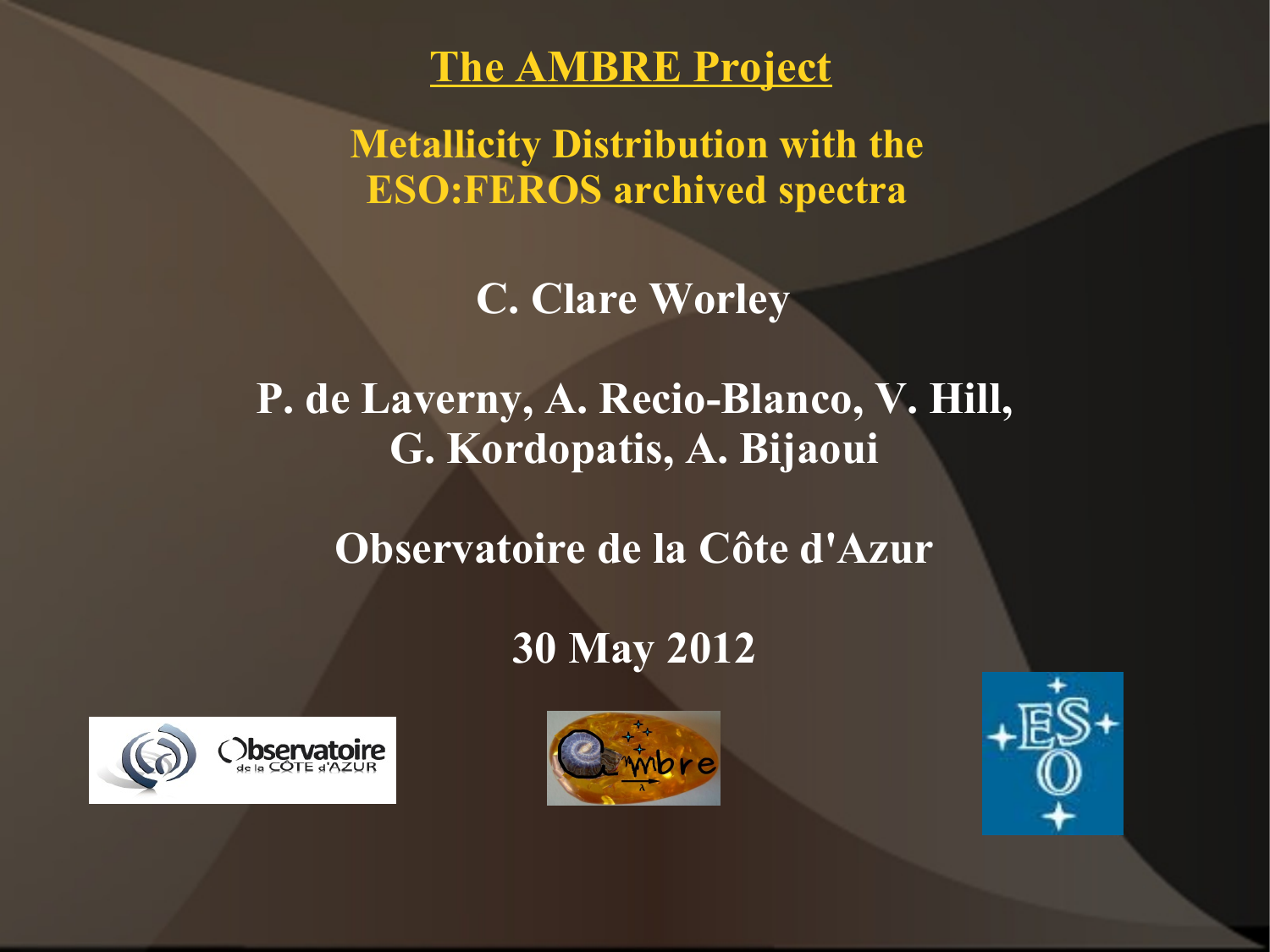

## **Summary**

**The AMBRE Project**

**ESO:FEROS Stellar Parameters**

 $\triangleright$  **Metallicity Distribution with FEROS ?** 







 $GSP-spec$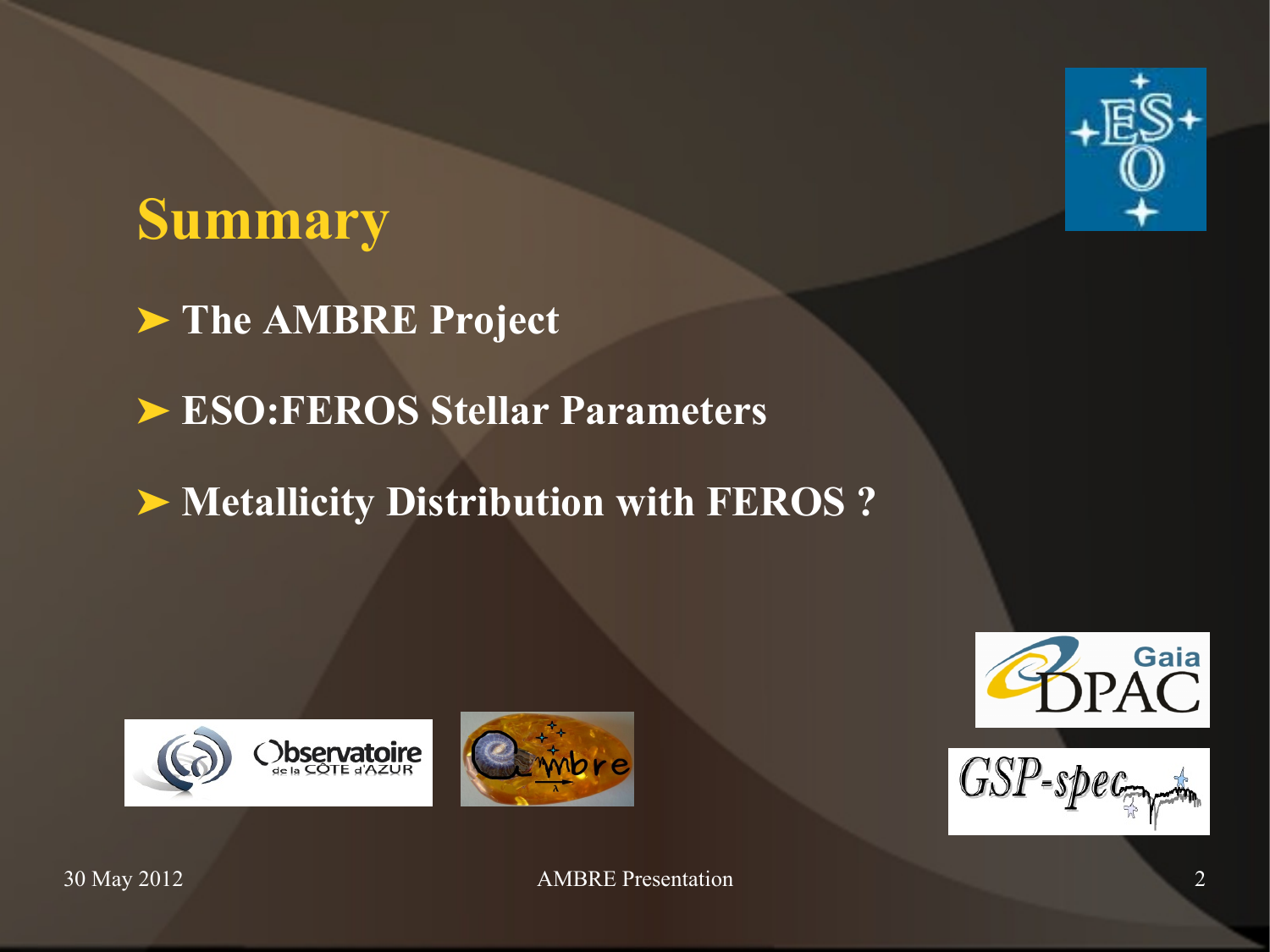30 May 2012 AMBRE Presentation 3

*The AMBRE Project*

*Archéologie avec Matisse: aBondances dans les aRchives de l'Eso*

**Collaborators: P. de Laverny, A. Recio-Blanco, V. Hill, C. Ordenovic, F. Guitton, J.C. Gazzano and A. Bijaoui**

| <b>Doservatoire</b>     |                        | <b>ESO/OCA project: 2009 - 2012</b> | +⊡⊅`                                |
|-------------------------|------------------------|-------------------------------------|-------------------------------------|
| <b>ESO</b> Spectrograph | <b>Resolving Power</b> | <b>Spectral Domain</b>              | Approximate<br>No. archived spectra |
| <b>FEROS</b>            | 48,000                 | 350nm - 920nm                       | 20,000                              |
| <b>HARPS</b>            | 115,000                | 378nm - 691nm                       | 125,000                             |
| <b>UVES</b>             | 40,000 to 110,000      | 300nm - 1100nm                      | 100,000                             |
| <b>Flames/GIRAFFE</b>   | 5,600 to 46,000        | 370nm - 900nm                       | >1000,000                           |
|                         |                        | <b>Total Sample</b>                 | >350,000                            |

**This extensive dataset covers a large range of wavelengths and resolutions, including the wavelength domain and resolutions of Gaia RVS.**

 $\vec{R}$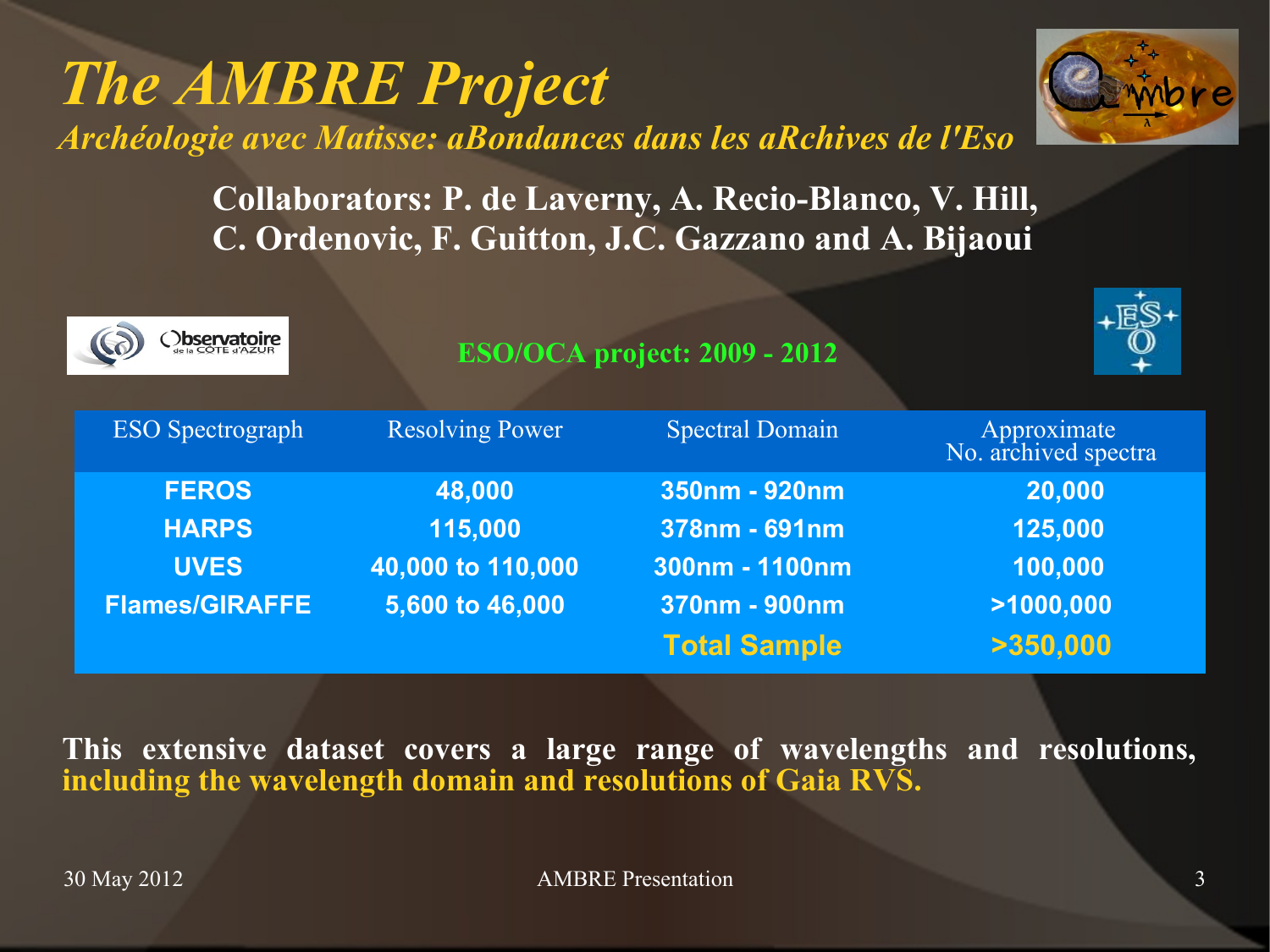## *MATISSE: MATrix Inversion for Spectral SynthEsis*

**Recio-Blanco, Bijaoui, de Laverny (2006); Bijaoui, Recio-Blanco, de Laverny (2008)**

**Local multi-linear regression method**

 $\triangleright$  Stellar parameters  $(\theta = T_{\text{eff}})$  log *g*, [M/H], individual chemical abundances) are derived by the projection of an input observed spectrum  $O(\lambda)$  on a vector **function**  $\mathbf{B}_{\theta}(\lambda)$ .

$$
\hat{\theta}_i = \sum_{\lambda} B_{\theta}(\lambda) O_i(\lambda)
$$

► The  $B_θ(λ)$  function is an optimal linear combination of theoretical spectra S( $λ$ ) **calculated from a synthetic spectra grid (the learning phase).**

$$
\boldsymbol{B}_{\theta}(\lambda) = \sum_{i} \alpha_{i} S_{i}(\lambda)
$$

The  $\mathbf{B}_{\theta}(\lambda)$  function reflects the sensitivity of the spectral region to  $\theta$ .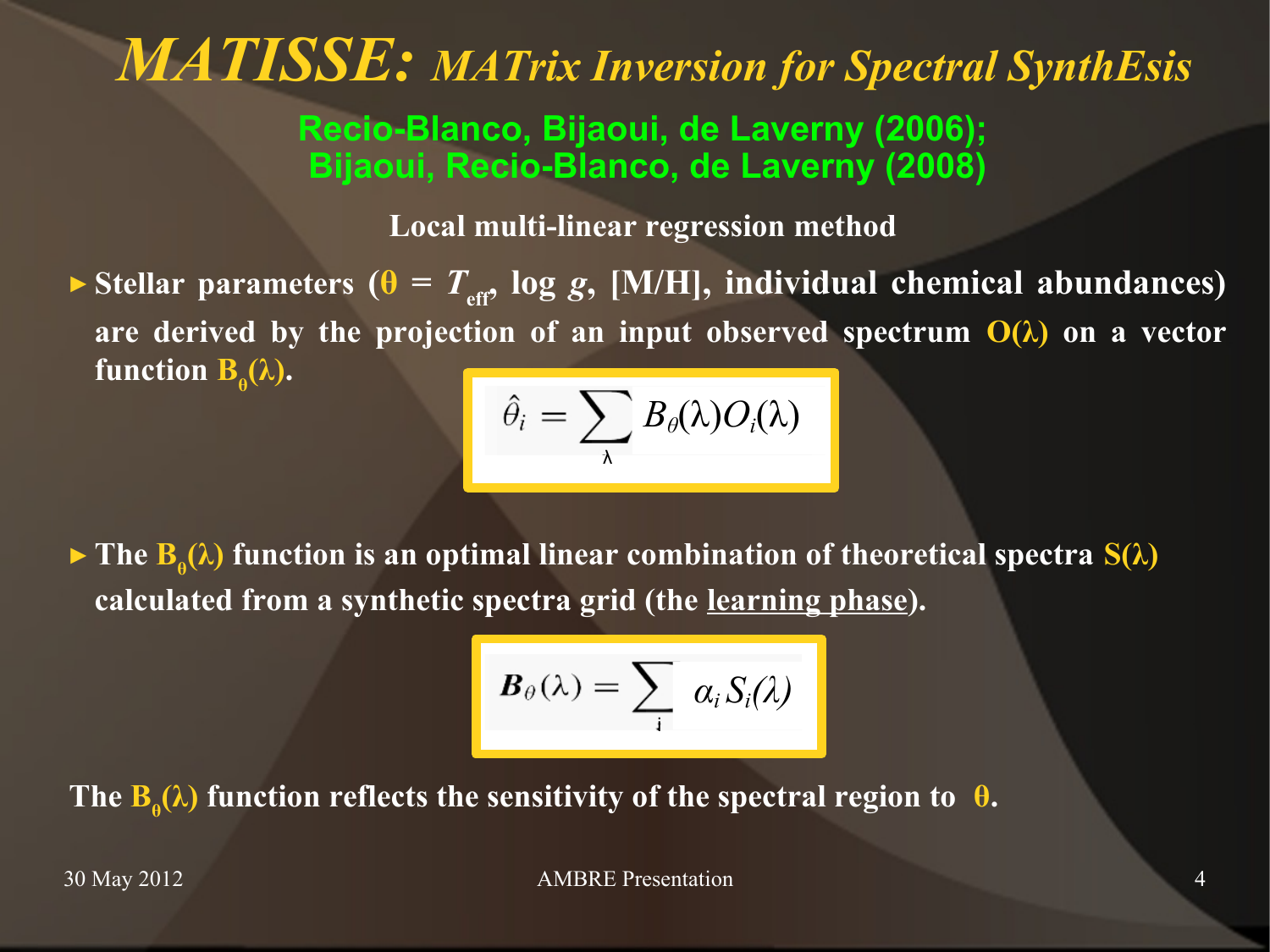## *The Grid of High Resolution Synthetic Spectra* **de Laverny, Recio-Blanco, Worley & Plez 2012, A&A, in press**

**Computed using OCA Mesocentre ~ 50,000hrs computing time**

- ▶ **~16000 synthetic spectra**
- ▶ **Optical domain: 3000 Å 12000 Å**

▶ **MARCS** model atmospheres (Gustafsson et al., 2010)

▶  $T_{\text{eff}}$  : 2500 → 8000 K

- ▶  $\log g$  :  $0.0 \rightarrow +5.0$  dex
- $\triangleright$  [M/H] : -5.0  $\rightarrow$  +1.0 dex
- $\blacktriangleright$  [a/Fe] : -0.4  $\rightarrow$  +0.8 dex

▶ **Molecular line lists from Bertrand Plez**

▶ **Atomic line lists : VALD**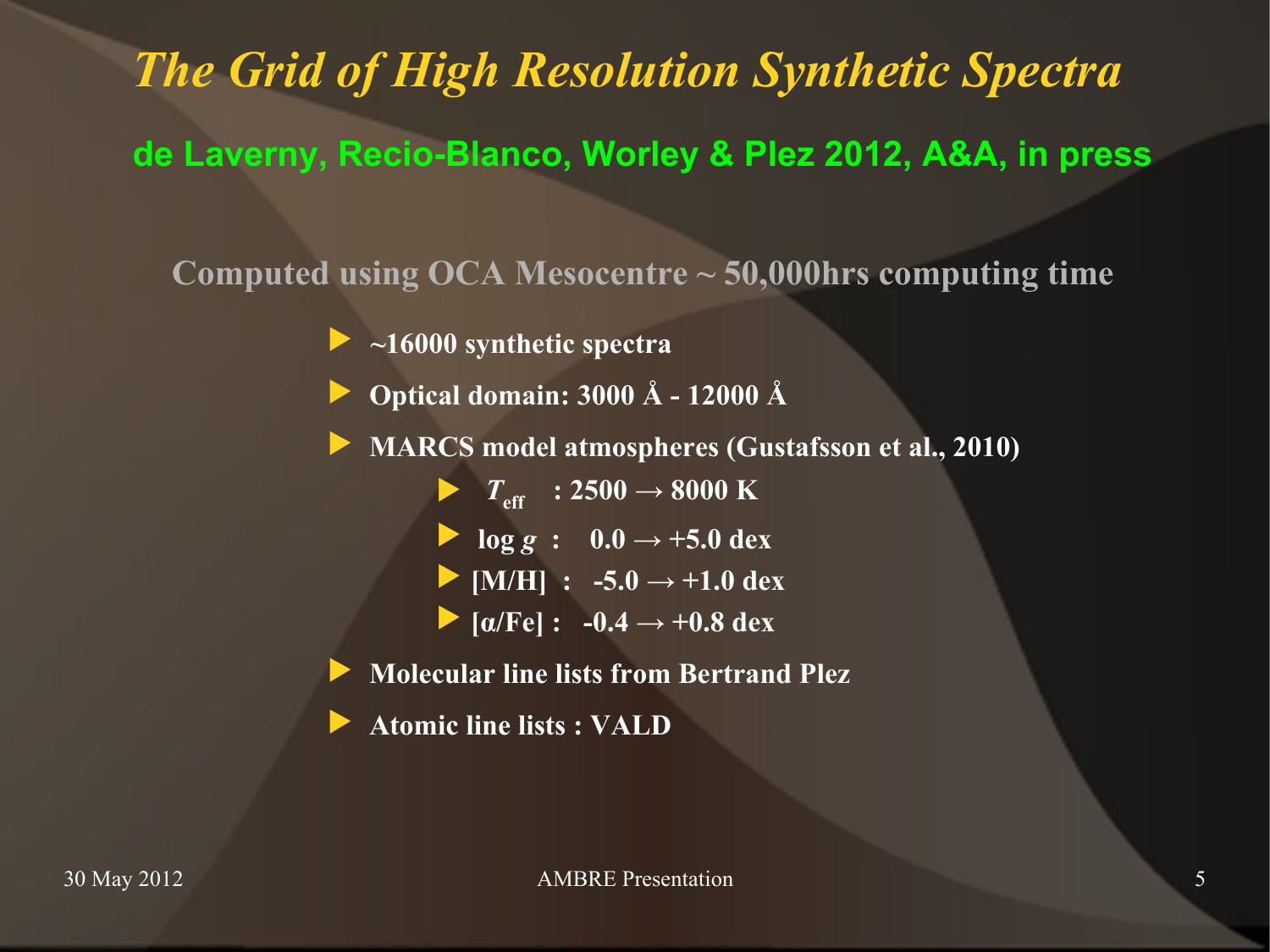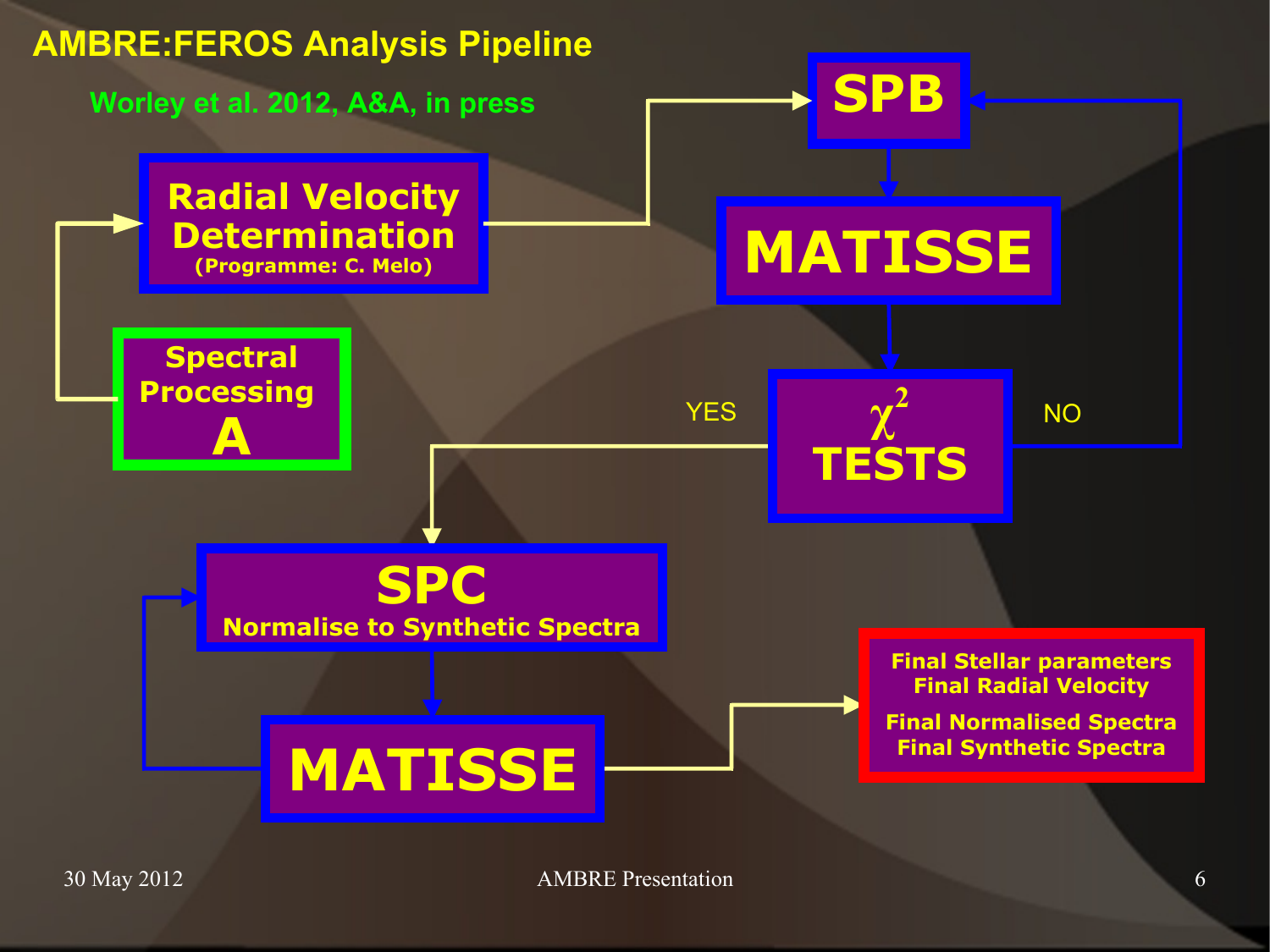# *The AMBRE:FEROS Stellar Parameters*

## **Worley, de Laverny, Recio-Blanco, Hill, Bijaoui & Ordenovic, 2012, A&A, in press**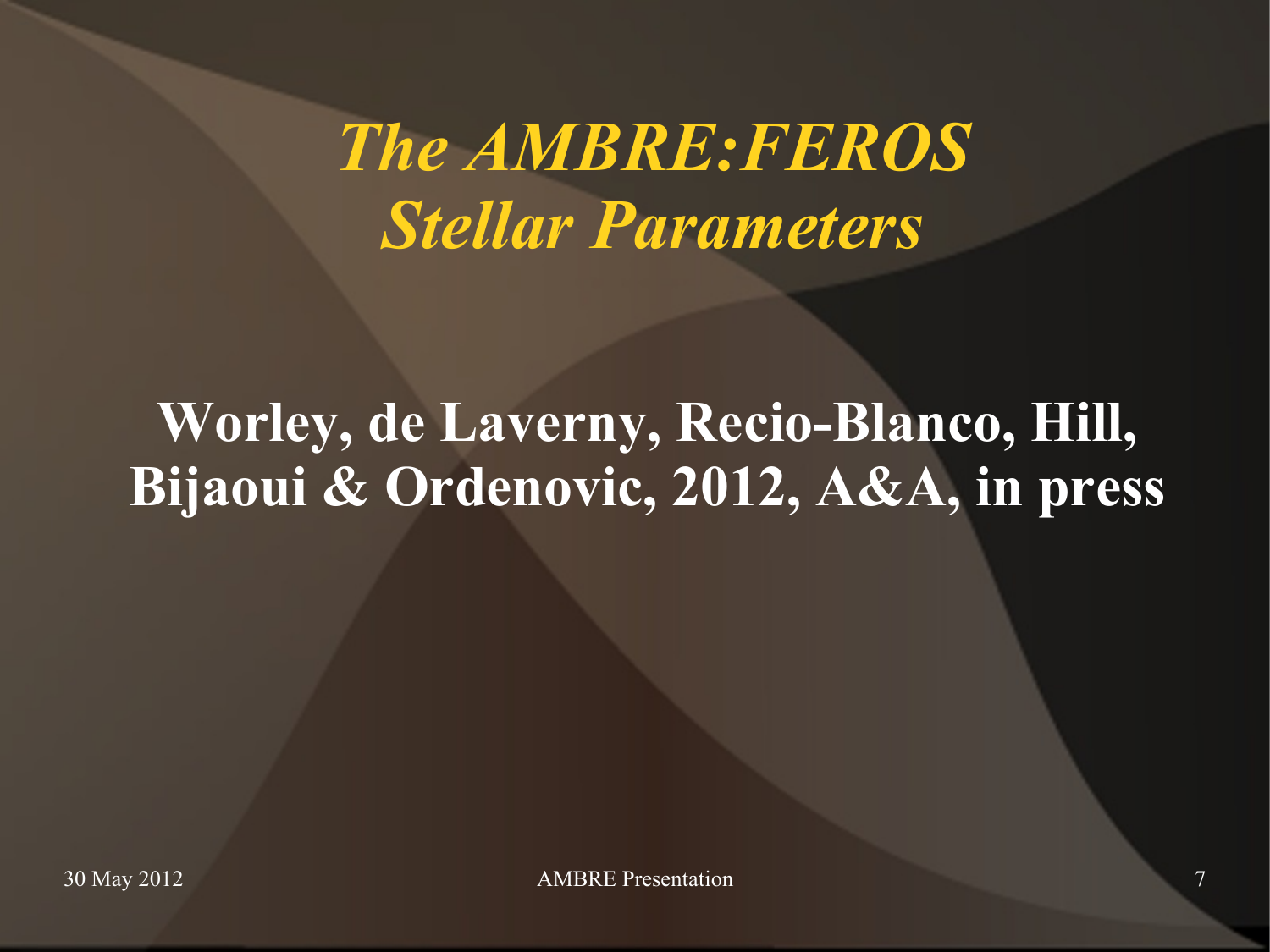## *The AMBRE:FEROS Analysis*

#### **FEROS Targets in Galactic Coordinates**

**FEROS: MPG/ESO 2.2m Telescope, La Silla Instrument Resolution ~ 48,000 Wavelengths →350nm to 920nm October 2005 → December 2009 No. Archived Spectra → 21551** No. Stars  $\rightarrow \sim 6285$ 



**Majority of Southern Sky is sampled**

**MATISSE SET-UP:** 17 Wavelength Regions  $\rightarrow$  1500 Å from 4000 Å to 7000 Å  **→ Mg triplet (~5160 Å), H<sup>β</sup> (4861 Å)**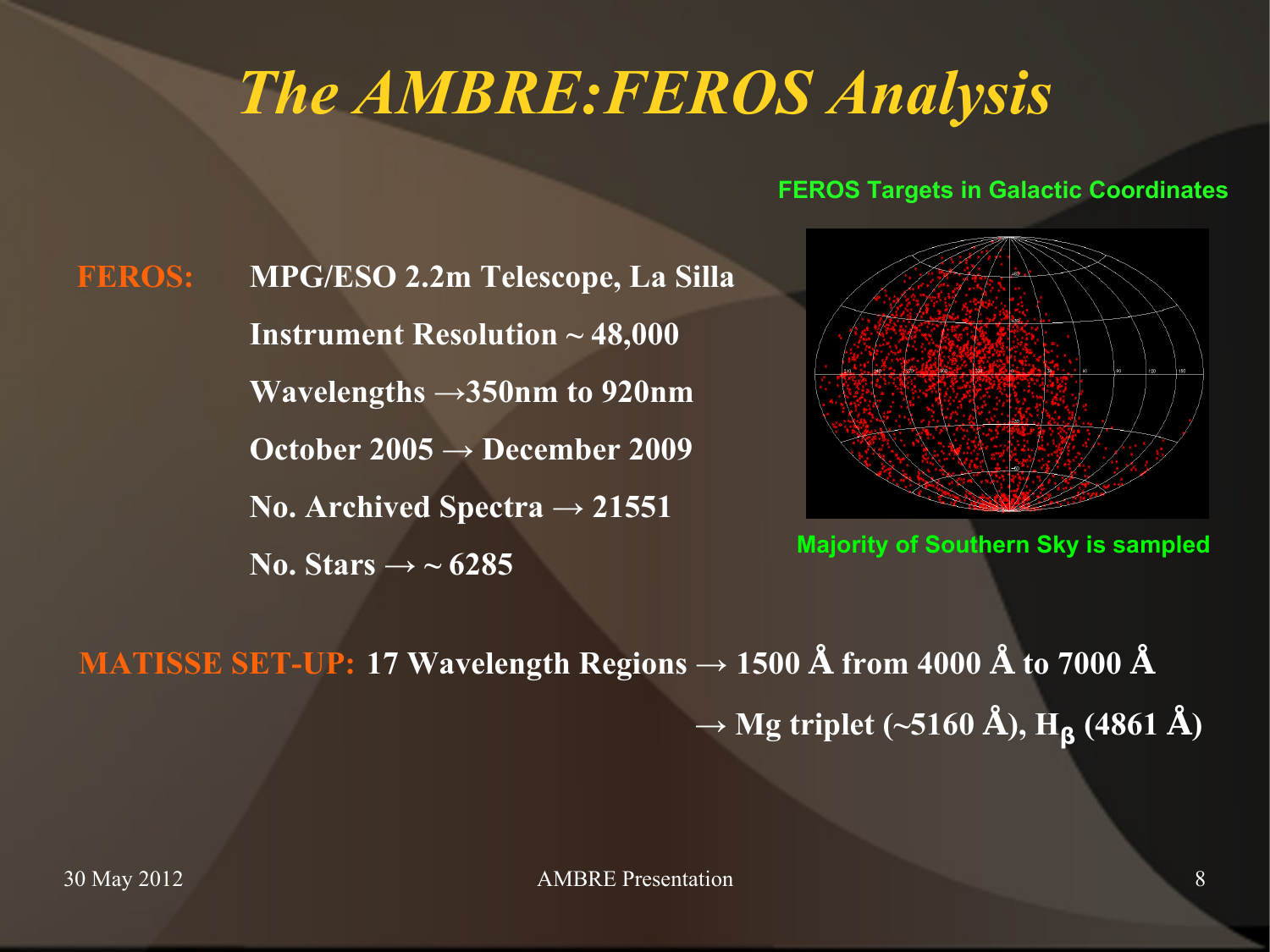### *Validation: Homogeneous Reference Samples*

**Standard Star Atlases: Sun, Arcturus, Procyon**

**Spectral Libraries: S <sup>4</sup>N, PASTEL**

**Key Studies: Crifo et al. 2010 → Gaia RVS Standards**

**Bensby et al. 2003 → alpha element abundances**

| Source                | <b>Papers</b>                                                                              | Abbry.            | No. Stars | No. Spectra |
|-----------------------|--------------------------------------------------------------------------------------------|-------------------|-----------|-------------|
| $S^4N$                | Allende-Prieto et al. 2004 ( $T_{\text{eff}}$ , logg, [Fe/H], [ $\alpha$ /Fe], $V_{rad}$ ) | AP04              | 30        | 338         |
| Gaia RVS Standards    | Crifo et al. 2010 $(V_{rad})$                                                              | C10               | 158       | 318         |
|                       | Bensby et al. 2003 ( $T_{\text{eff}}$ , log g, [Fe/H], [ $\alpha$ /Fe]) <sup>a</sup>       | <b>B03</b>        | 68        | 68          |
| <b>PASTEL</b>         | $T_{\rm eff}$ , $\log g$ , [Fe/H]                                                          |                   |           |             |
| Soubiran et al (2010) | Fuhrmann et al. 1997, 1998a&b, 2000, 2004 2008                                             | F97-08            | 49        | 206         |
|                       | Gratton et al. 1982, 1989, 1996, 2003                                                      | G82-03            | 23        | 118         |
|                       | Hekker & Melendez 2007                                                                     | H&M07             | 6         | 27          |
|                       | Luck & Heiter 1983, 1991, 2005, 2006                                                       | L&H83-06          | 41        | 224         |
|                       | McWilliam 1990                                                                             | McW90             | 10        | 41          |
|                       | Mishenina & Kovtyukh 2001;                                                                 | M&K01 M04-08      | 42        | 227         |
|                       | Mishenina et al. 2003, 2004, 2006, 2008                                                    |                   |           |             |
|                       | Ramirez et al. 2007                                                                        | R07               | 26        | 151         |
|                       | Valenti & Fischer 2005                                                                     | <b>V&amp;F05</b>  | 81        | 310         |
|                       | $T_{\rm eff}$ only                                                                         |                   |           |             |
|                       | Alonso et al. 1996,1999                                                                    | A96,99            | 22        | 147         |
|                       | Blackwell & Lynas-Gray 1998                                                                | <b>B&amp;LG98</b> | 20        | 152         |
|                       | di Benedetto 1998                                                                          | dB98              | 18        | 163         |
|                       | Gonzalez-Hernandez & Bonificio 2009                                                        | GH&B09            | 26        | 162         |
|                       | Kovtyukh et al. 2003, 2004, 2006                                                           | K03-06            | 48        | 354         |
|                       | Masana et al. 2006                                                                         | M06               | 57        | 306         |
|                       | Ramirez & Melendez 2005                                                                    | R&M05             | 37        | 197         |
|                       | <b>PASTEL Total</b>                                                                        |                   | 148       | 618         |

(a) FEROS Observations 2000-2001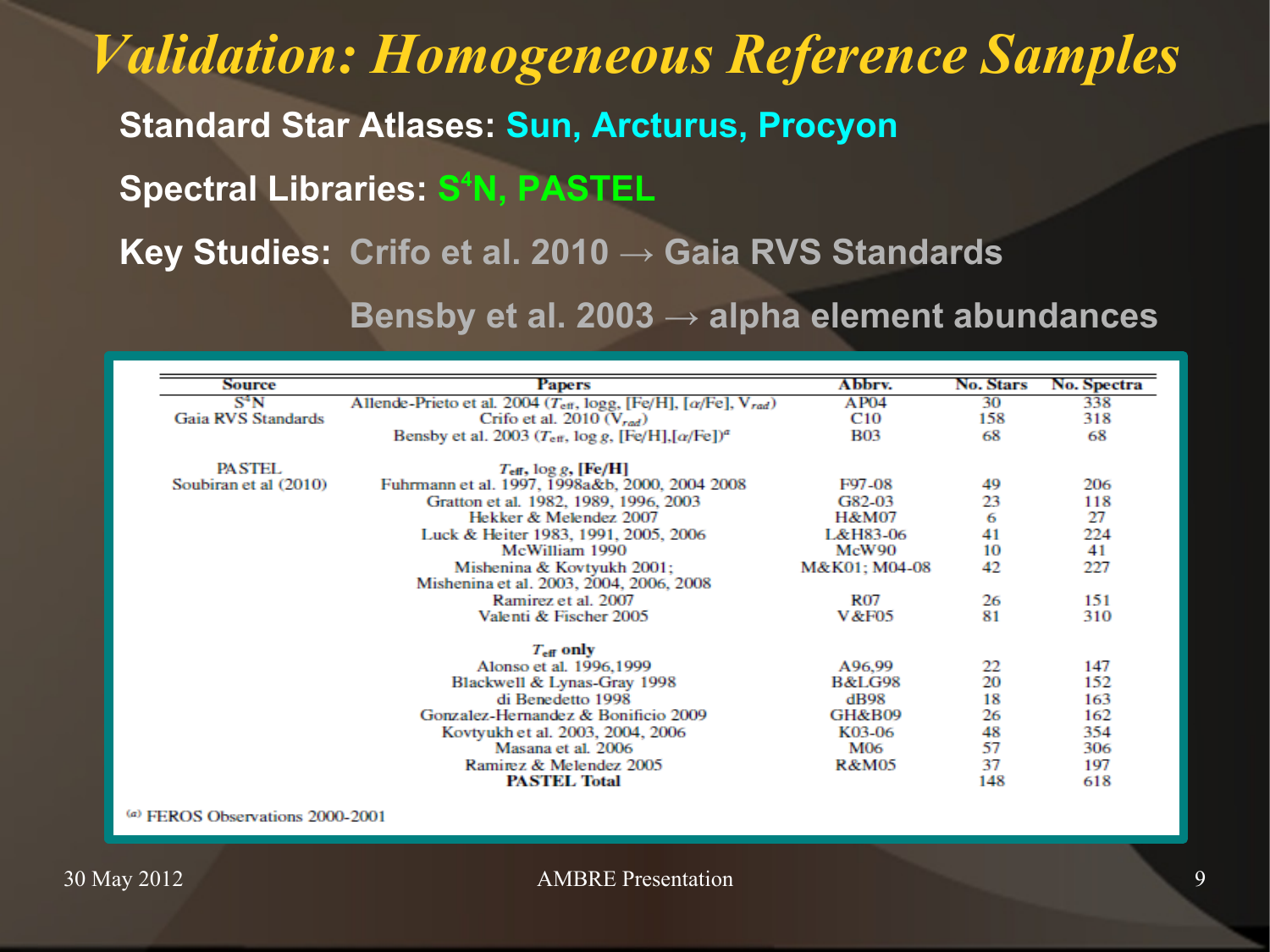## *Validation: Homogeneous Reference Samples*



30 May 2012 2001 2002 AMBRE Presentation 2008 2012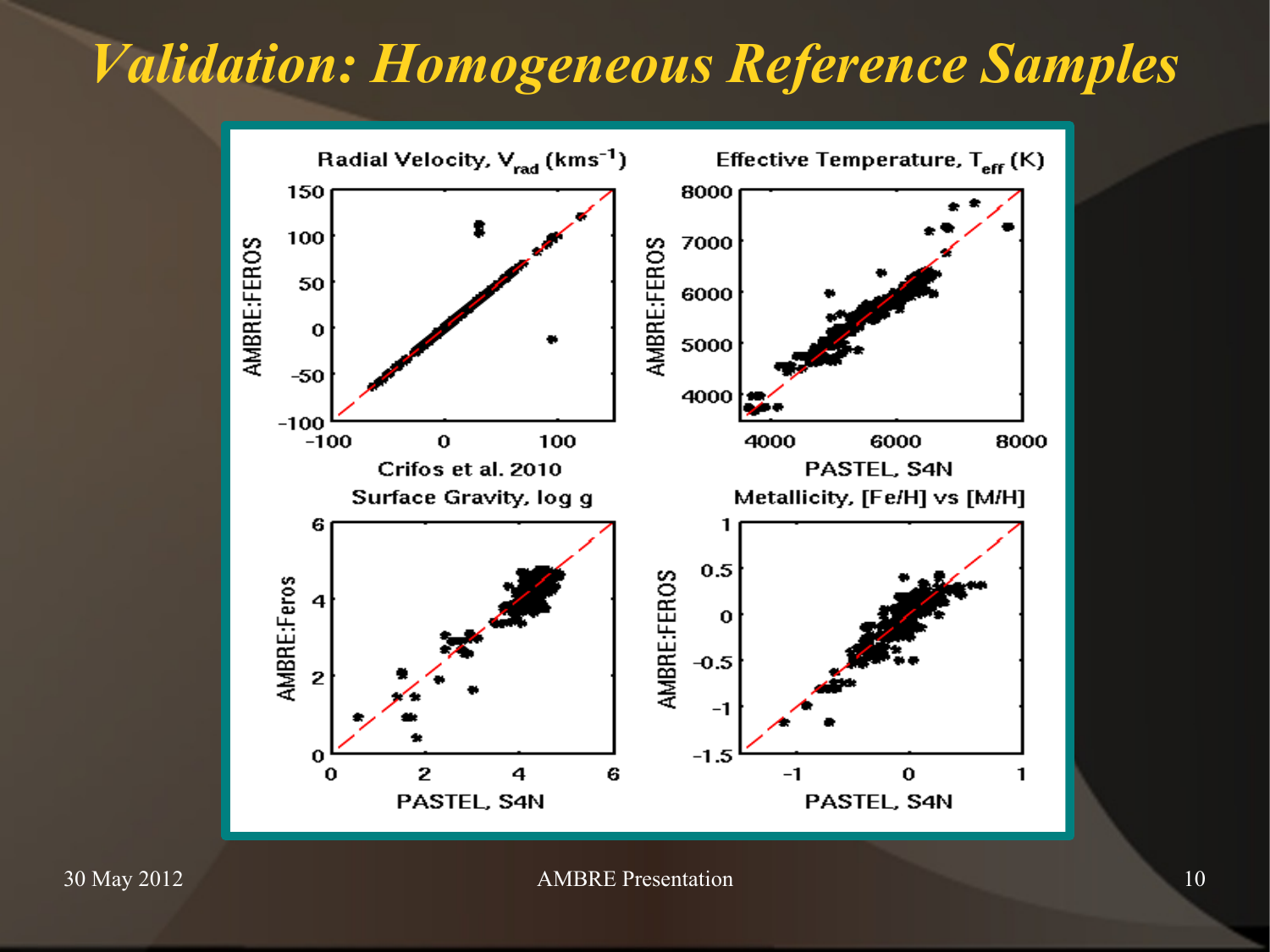### *FEROS Spectra: The Parameters* 6508 spectra  $\rightarrow$  3087 stars  $\rightarrow$  30.2 % of archived sample



30 May 2012 AMBRE Presentation 11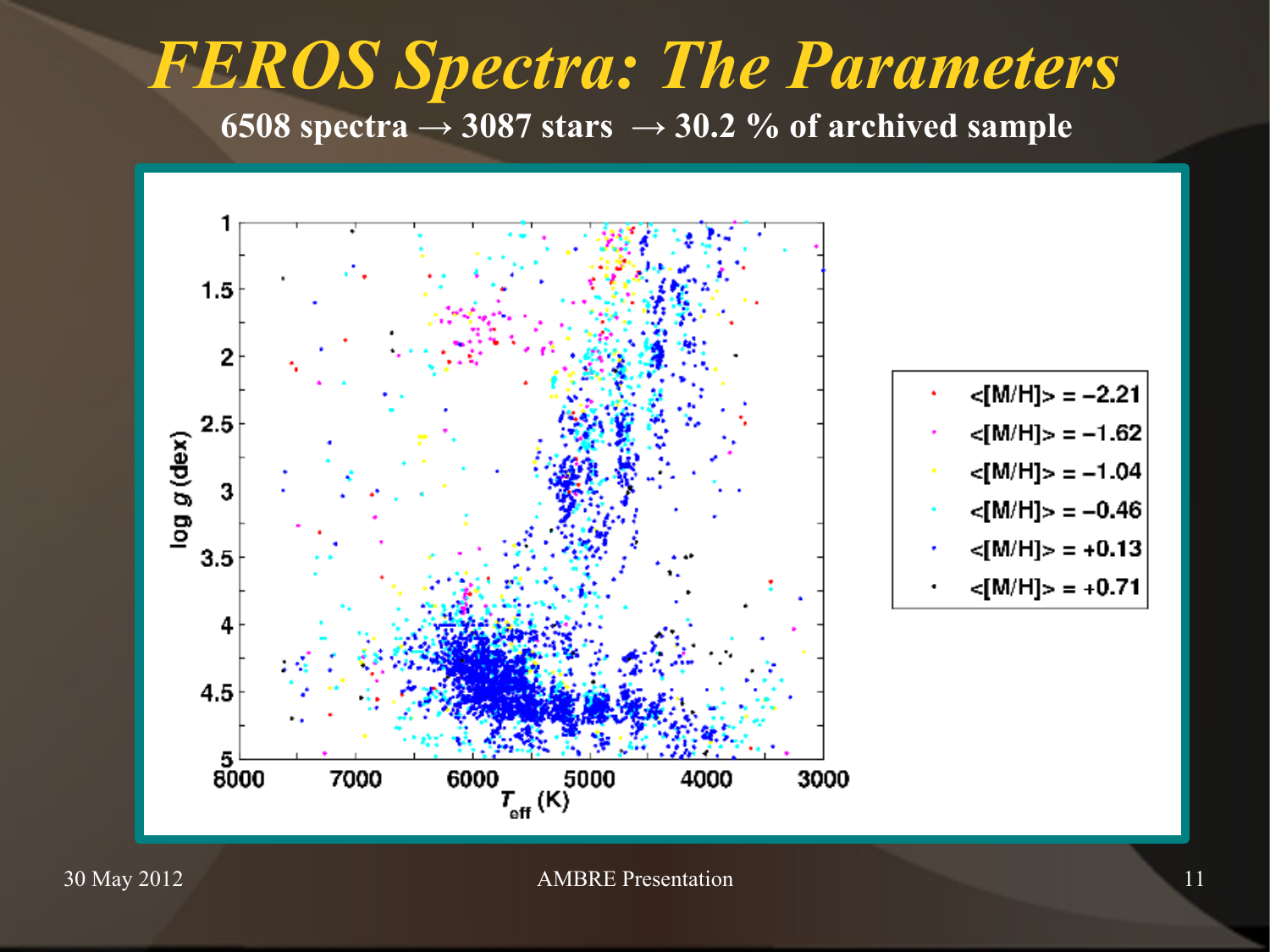## *FEROS Spectra: Distances*

 $D = 10^{0.2(m - M + 5)}$ 

▶ Absolute Magnitudes using Isochrones:  $M_v$ ,  $M_B$ ,  $M_J$ ,  $M_K$ **Kordopatis et al., 2011a&b Extraction of Apparent Magnitudes: V, B, J, K (PPMXL, 2MASS)** ►**Interstellar Reddening Determination from Theoretical Colours Gazzano et al. 2010, 2012; Gonzalez, Hernandez & Bonifacio, 2009**

#### **Calculation of Distance above Galactic Plane**  $Z_{\text{GC}} = Z_{\odot}$  **+ Dsin***b*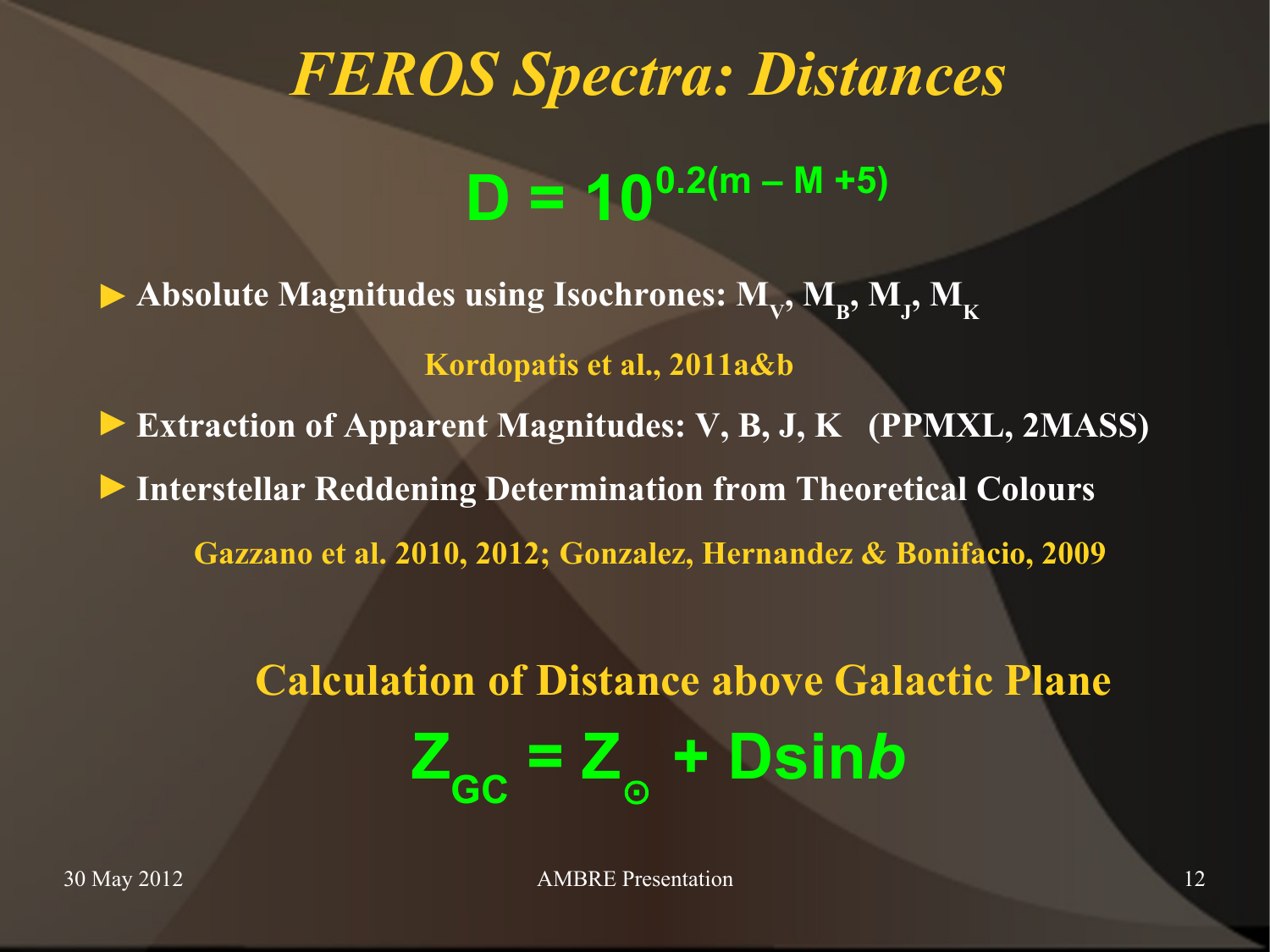## *FEROS Spectra: Photometric Sample*

 $V,B \rightarrow 6136$  spectra **J**,  $K \rightarrow 6093$  spectra

**Final Sample: 5135 spectra → 2248 stars**

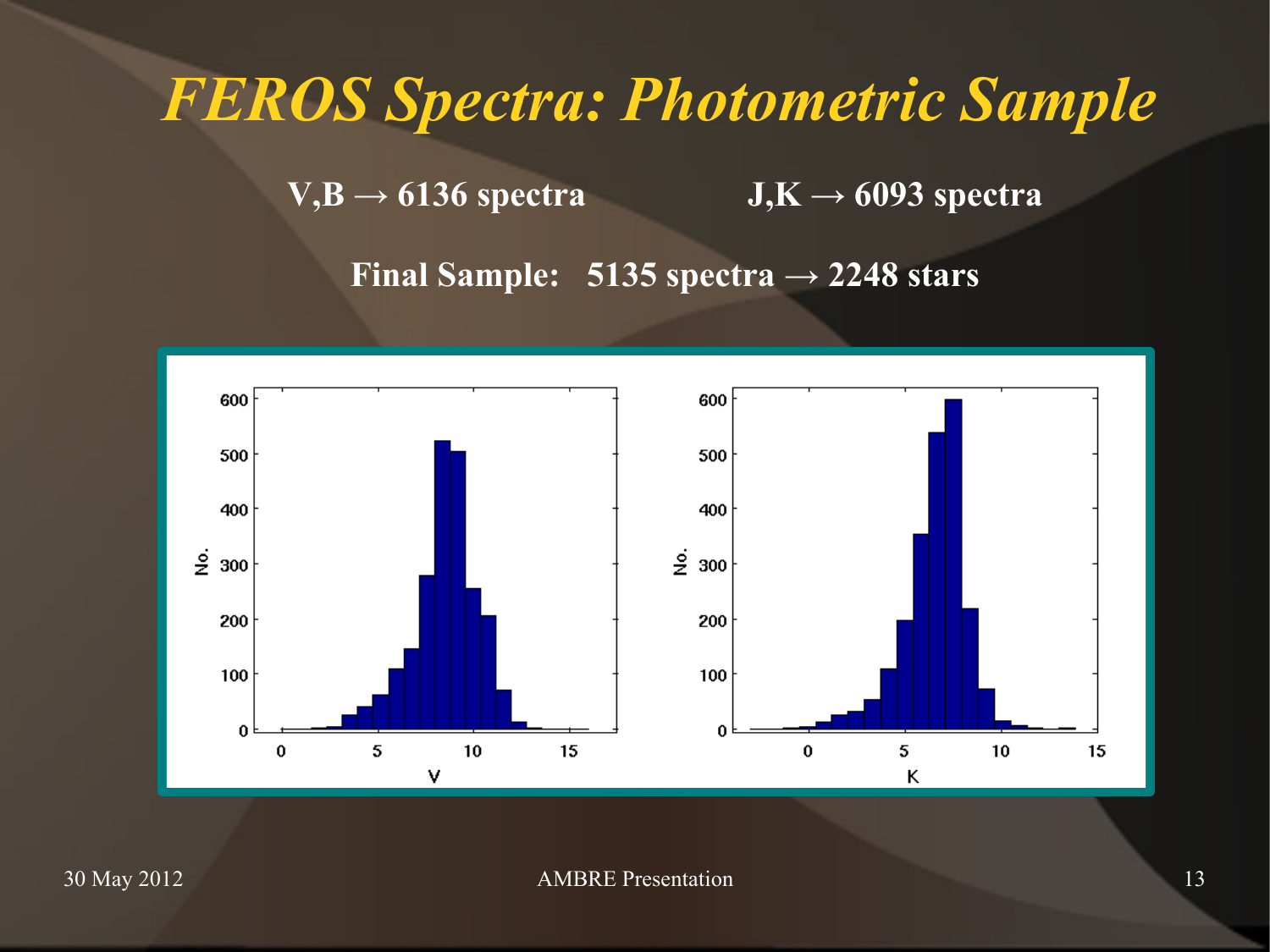*FEROS Spectra: Photometric Sample*

Number of Giant Stars: 552 Number of Dwarf Stars: 1696



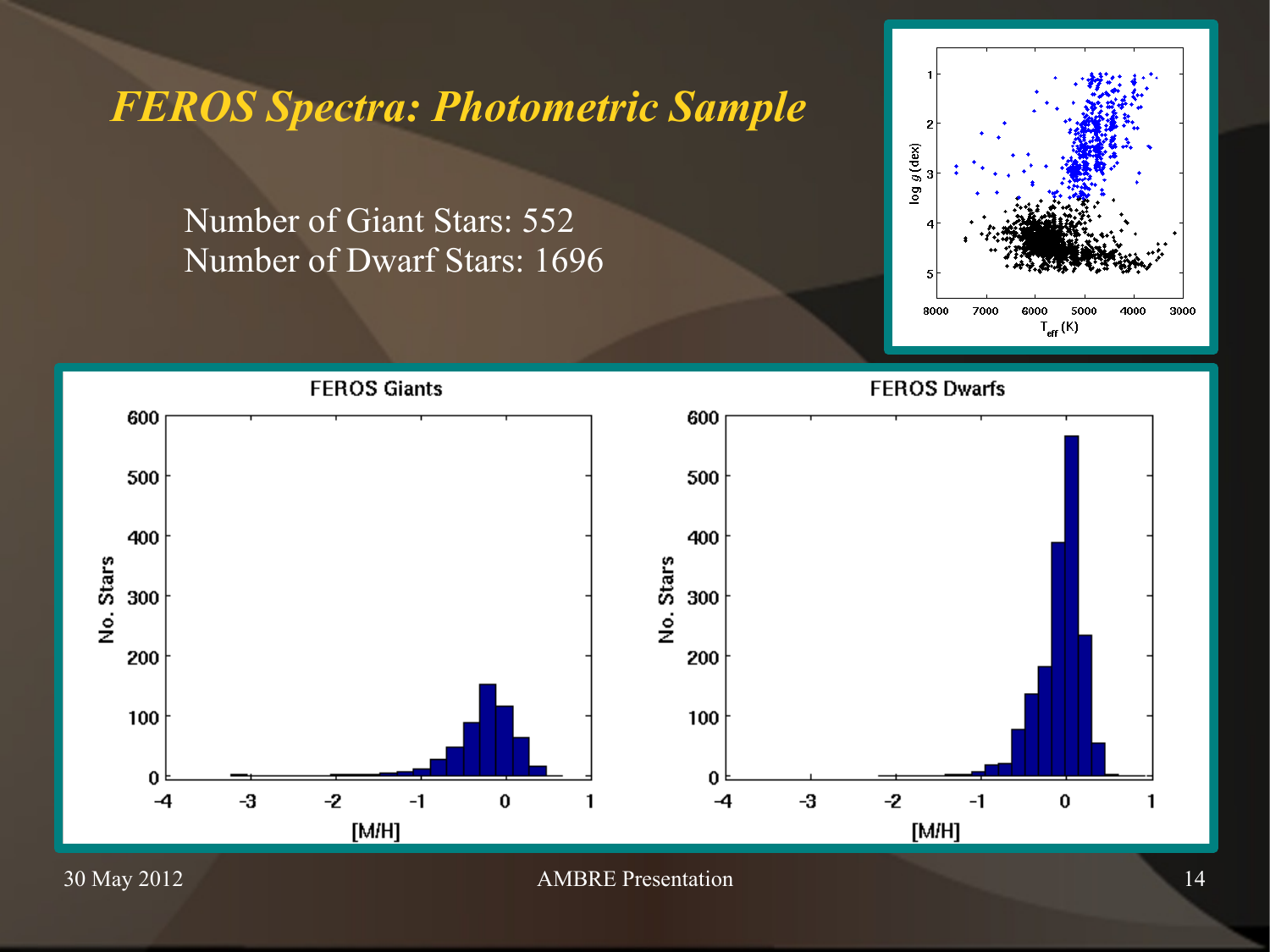#### *FEROS Spectra: Where are they?*



30 May 2012 AMBRE Presentation 15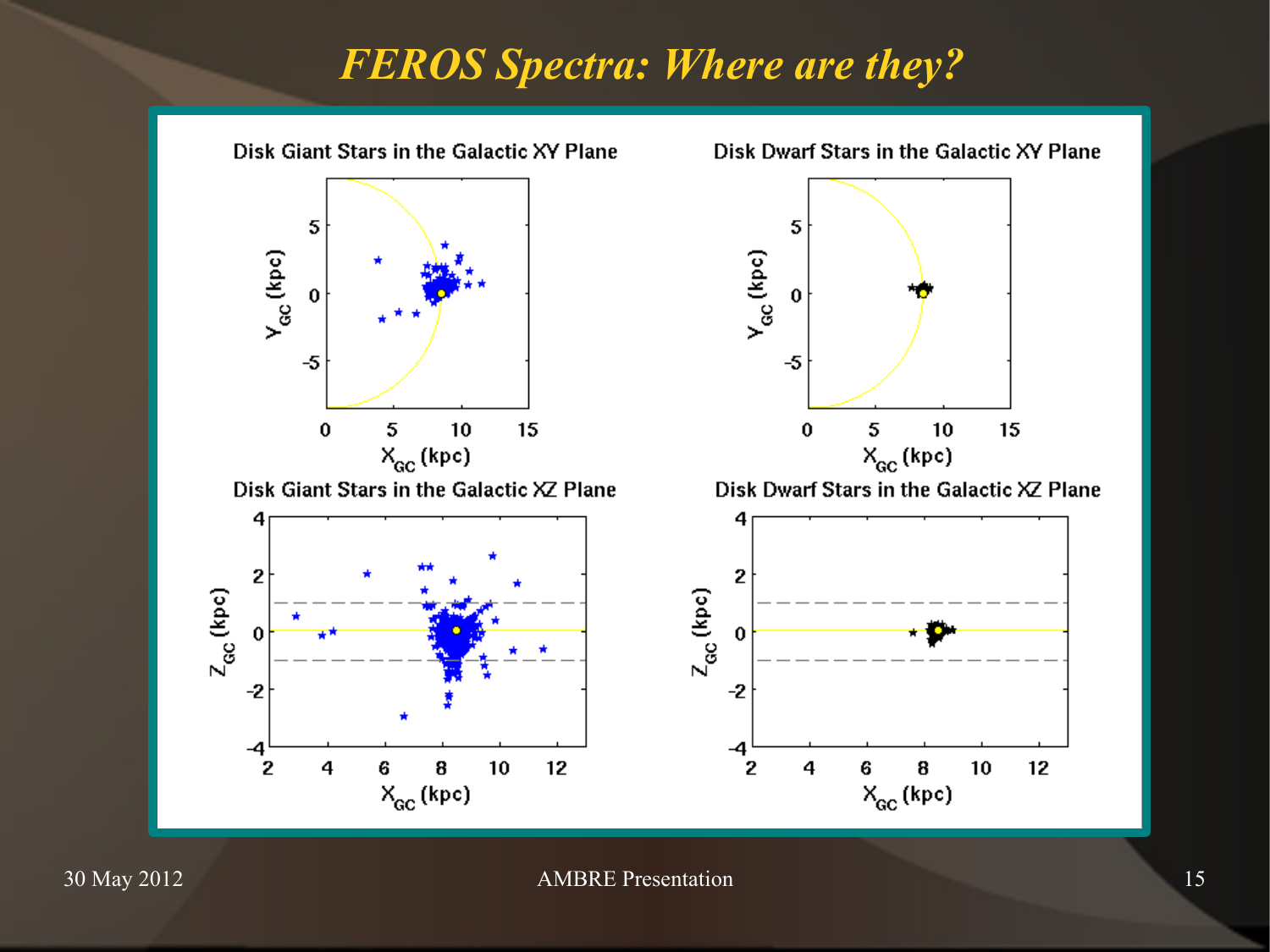#### *Radial Metallicity Gradient? Literature: -0.1 to -0.04 dex/kpc*

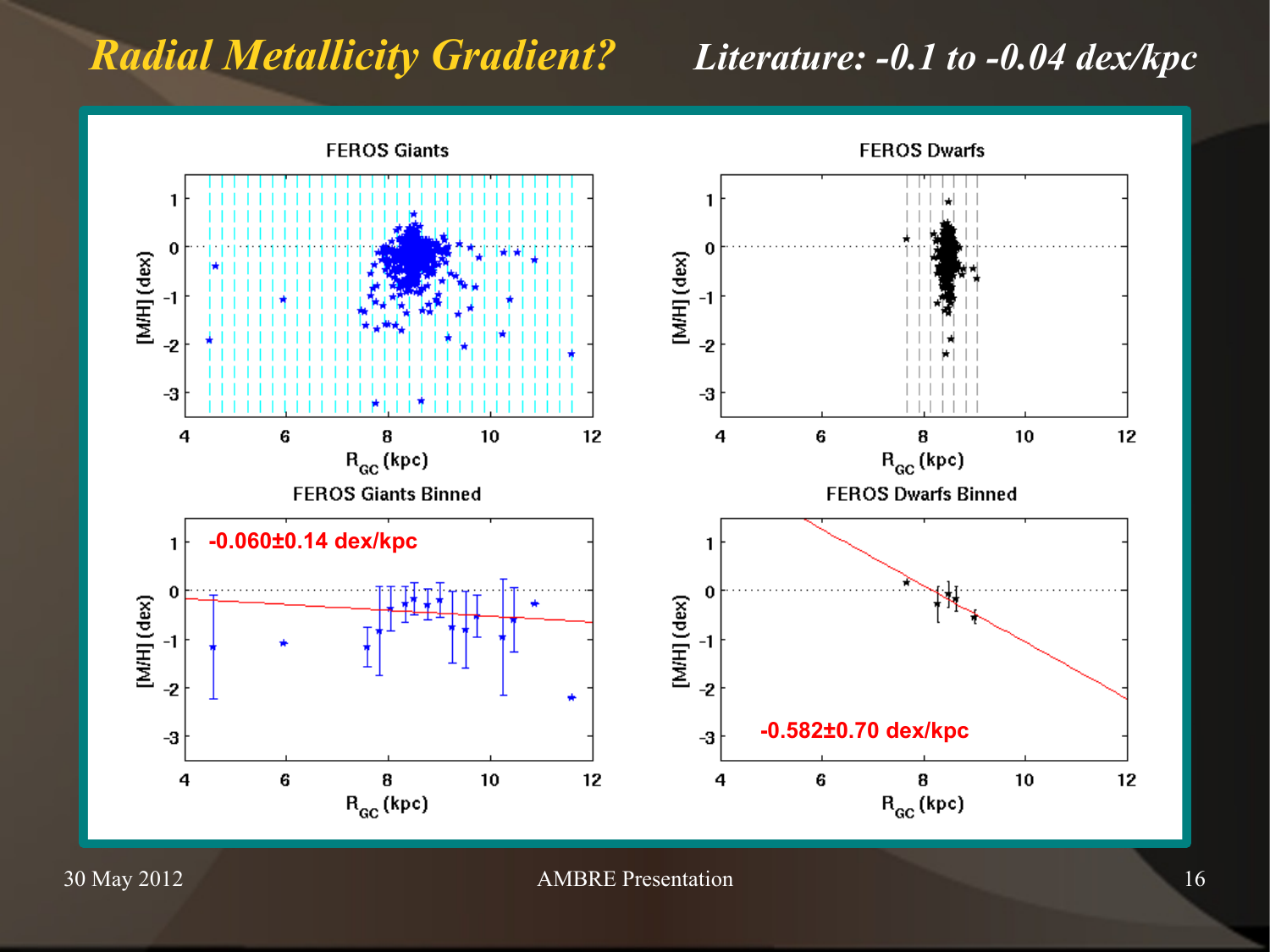#### *Vertical Metallicity Gradient?*

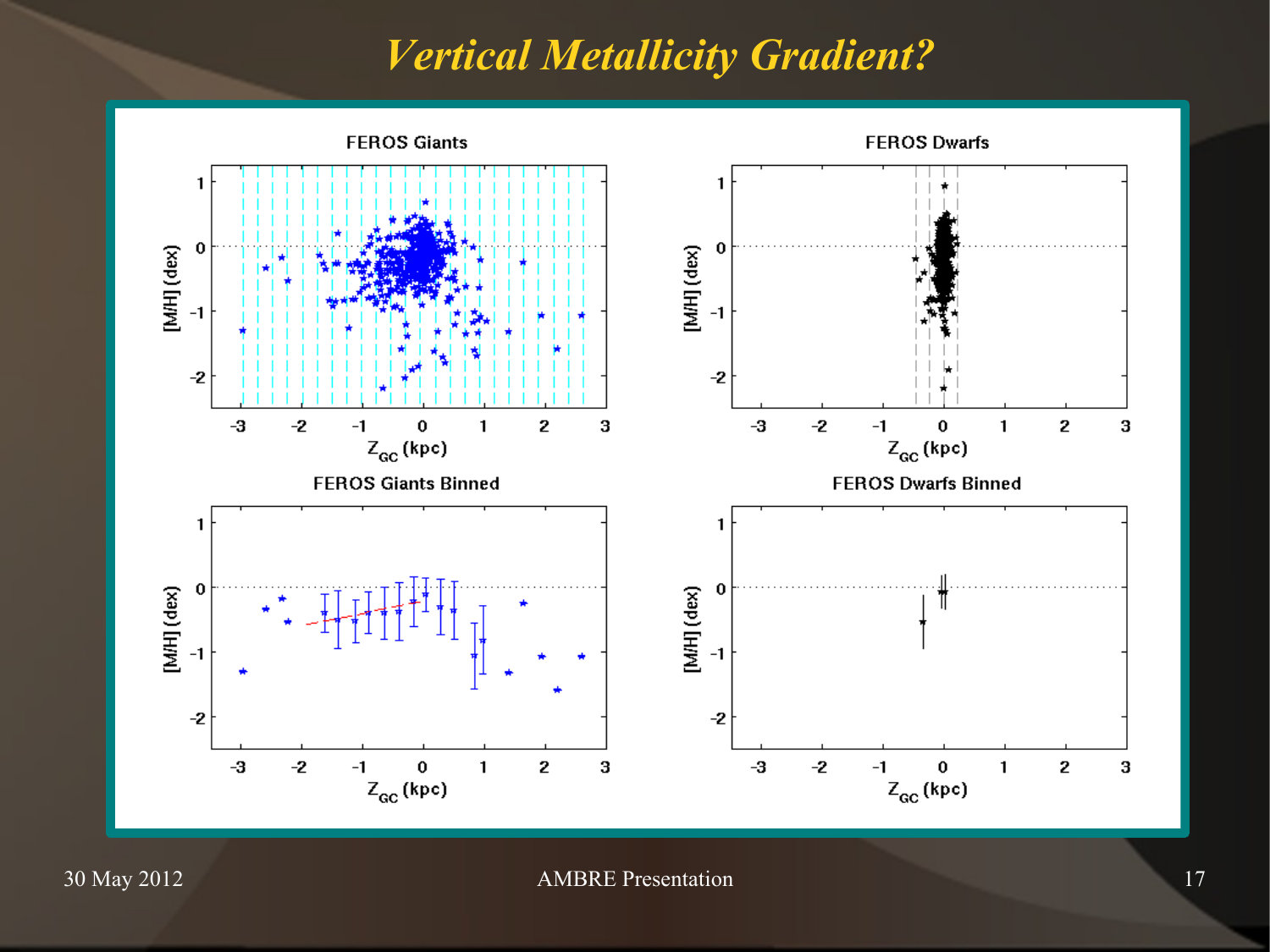#### *Vertical Metallicity Gradient?*



From  $Z \sim 0$  to -2 kpc  $-0.19 + -0.15$  dex/kpc

#### Kordopatis et al. 2011 -0.14 +/- 0.05 dex/kpc for  $Z > 1$ kpc (Fig. 11)



30 May 2012 AMBRE Presentation 18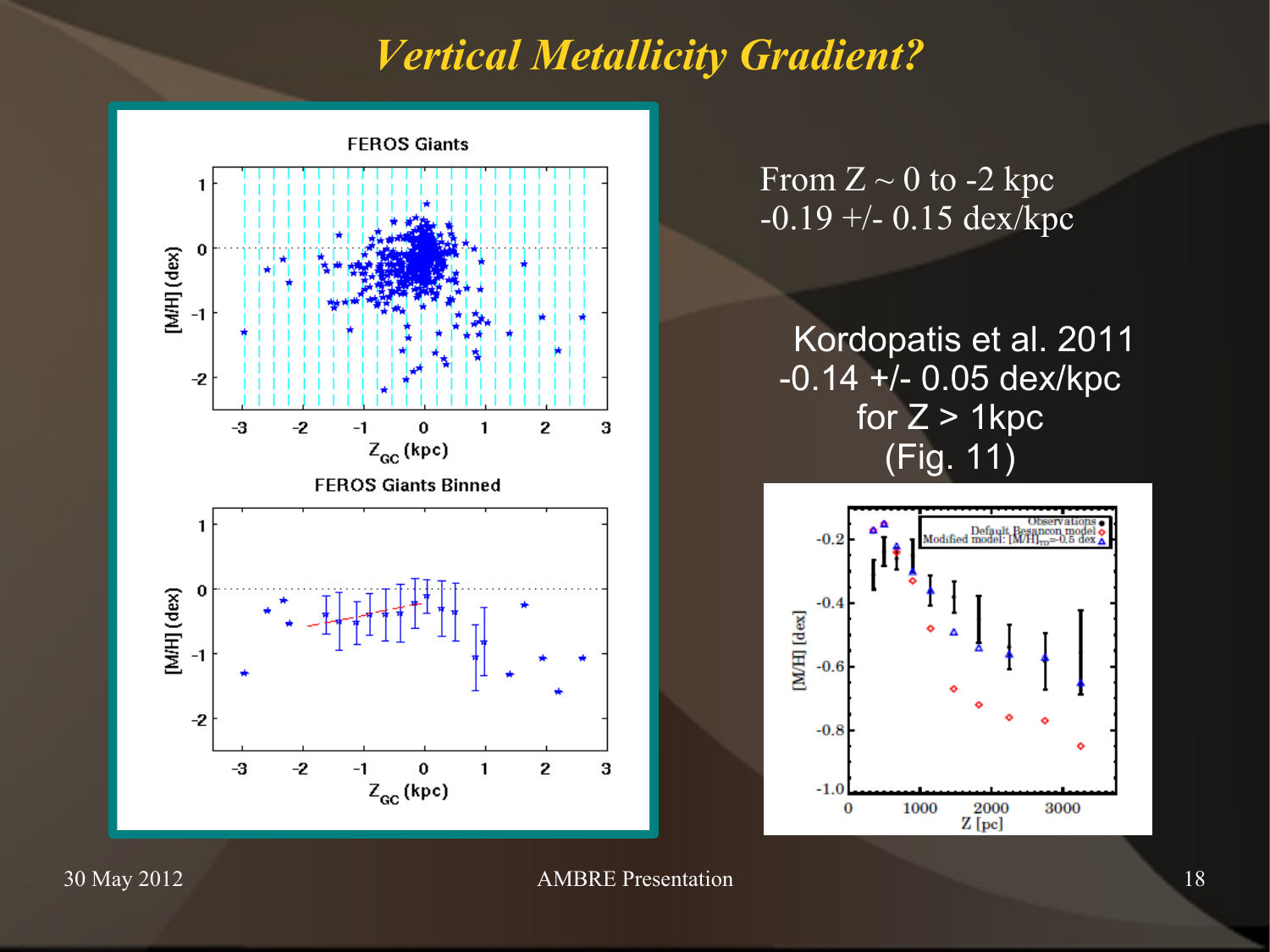## *Conclusions & Future Work*

- **Volume-limited Sample**
- **Too constrained in**  $R_{GC}$  **&**  $Z_{GC}$
- **Extensive Disk Sample: 1696 Dwarfs, 552 Giants**
	- **Alpha-elements from AMBRE:FEROS**
	- **Individual chemical abundances**
	- **Proper motions for thin/thick disk analysis**
	- **Parallaxes from Hipparchos**

**Combining homogeneous stellar parameterisation of archived spectral datasets with other types of catalogues represents an untapped source of data for many studies in galactic archaeology**